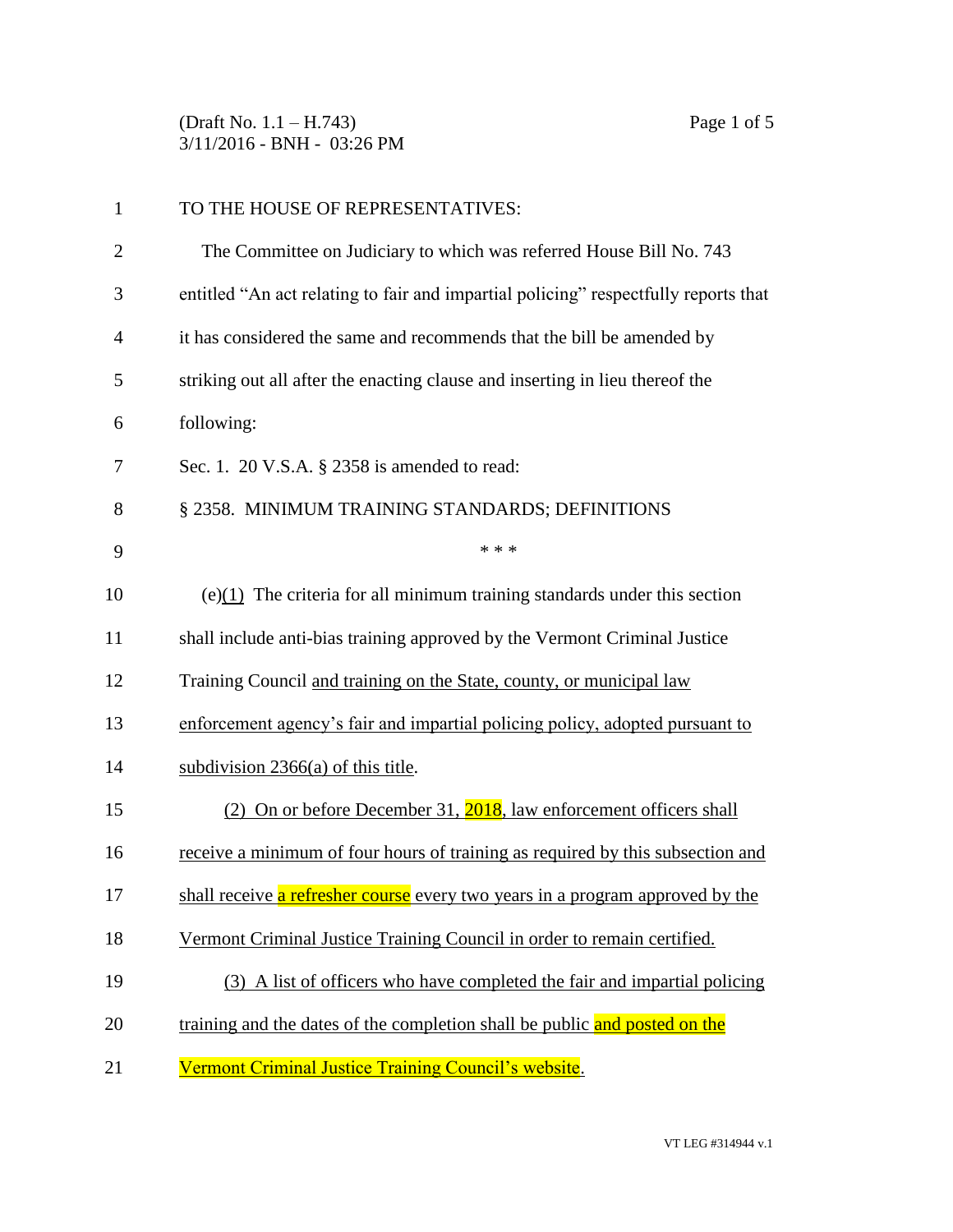(Draft No. 1.1 – H.743) Page 2 of 5 3/11/2016 - BNH - 03:26 PM

| $\mathbf{1}$   | Sec. 2. 20 V.S.A. § 2366 is amended to read:                                                      |
|----------------|---------------------------------------------------------------------------------------------------|
| $\overline{2}$ | § 2366. LAW ENFORCEMENT AGENCIES; FAIR AND IMPARTIAL                                              |
| 3              | POLICING POLICY; RACE DATA COLLECTION                                                             |
| $\overline{4}$ | (a) $(1)$ Except as provided in subdivision $(2)$ of this subsection, on or before                |
| 5              | September 1, 2014, every State, local, county, and municipal law enforcement                      |
| 6              | agency, and every constable who exercises law enforcement authority pursuant                      |
| 7              | to 24 V.S.A. § 1936a and who is trained in compliance with section 2358 of                        |
| 8              | this title, shall adopt a fair and impartial policing policy. The policy shall                    |
| 9              | contain substantially the same elements of either the current Vermont State                       |
| 10             | Police fair and impartial policing policy or the most current model policy                        |
| 11             | issued by the Office of the Attorney General.                                                     |
| 12             | $\left( \frac{2}{2} \right)$ On or before January 1, 2016, the Criminal Justice Training Council, |
| 13             | in consultation with stakeholders, including the Vermont League of Cities and                     |
| 14             | Towns, the Vermont Human Rights Commission, and Migrant Justice, shall                            |
| 15             | adopt create a model fair and impartial policing policy. On or before July 1,                     |
| 16             | 2016, every State, local, county, and municipal law enforcement agency,                           |
| 17             | and every constable who exercises law enforcement authority pursuant to                           |
| 18             | 24 V.S.A. § 1936a and who is trained in compliance with section 2358 of this                      |
| 19             | title, shall adopt a fair and impartial policing policy that includes, at a                       |
| 20             | minimum, the elements of the Criminal Justice Training Council model policy.                      |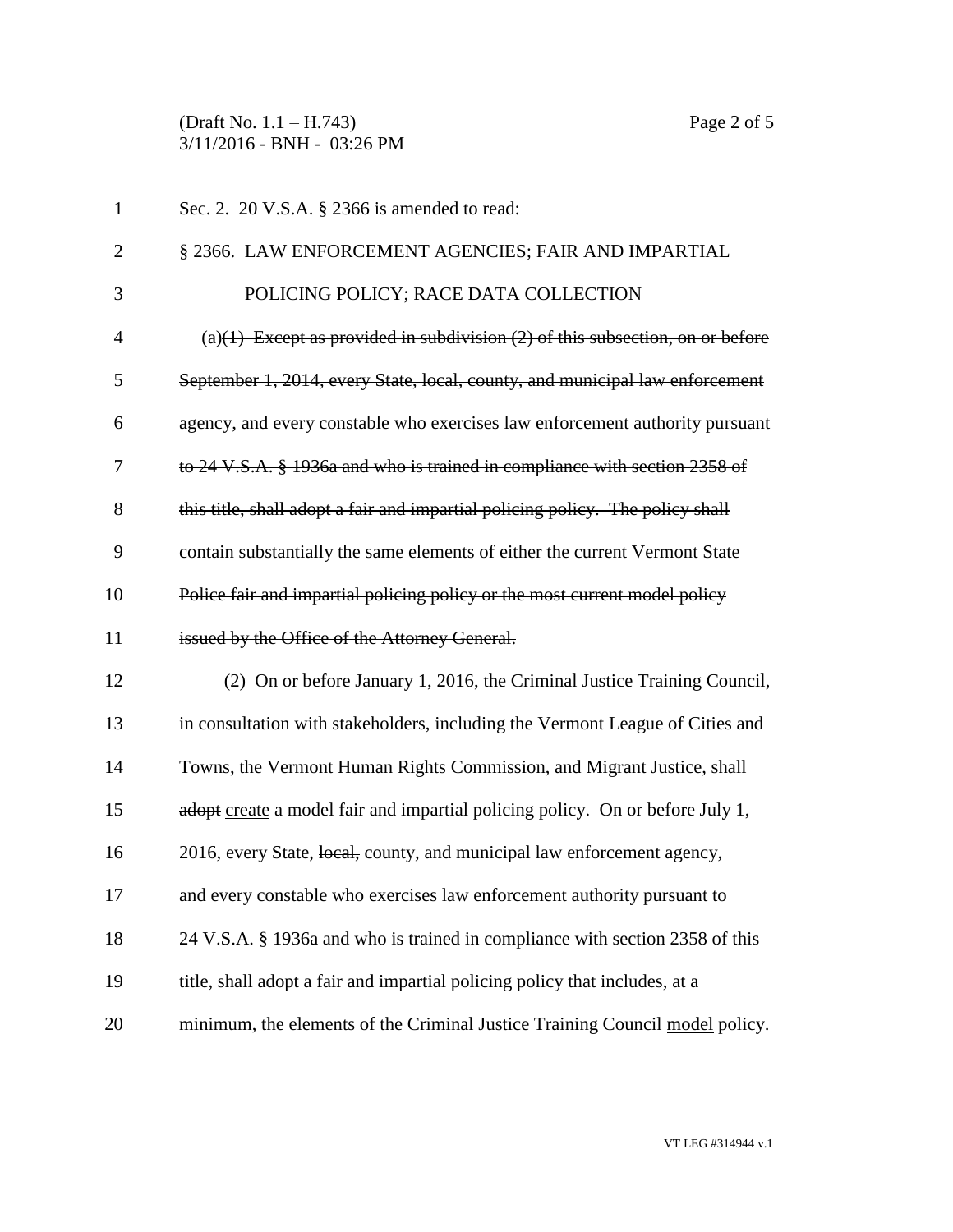## (Draft No. 1.1 – H.743) Page 3 of 5 3/11/2016 - BNH - 03:26 PM

| $\mathbf{1}$   | (b) If a law enforcement agency or constable that is required to adopt a        |
|----------------|---------------------------------------------------------------------------------|
| $\mathbf{2}$   | policy pursuant to subsection (a) of this section fails to do so on or before   |
| 3              | September 1, 2014 July 1, 2016, that agency or constable shall be deemed to     |
| $\overline{4}$ | have adopted, and shall follow and enforce, the model policy issued by the      |
| 5              | Office of the Attorney General Criminal Justice Training Council.               |
| 6              | (c) On or before September 15, 2014, and annually thereafter as part of         |
| 7              | their annual training report to the Council, every State, local, county, and    |
| 8              | municipal law enforcement agency, and every constable who exercises law         |
| 9              | enforcement authority pursuant to 24 V.S.A. § 1936a and who is trained in       |
| 10             | compliance with section 2358 of this title, shall report to the Council whether |
| 11             | the agency or officer has adopted a fair and impartial policing policy in       |
| 12             | accordance with subsections (a) and (b) of this section and which policy has    |
| 13             | been adopted. The Criminal Justice Training Council shall determine, as part    |
| 14             | of the Council's annual certification of training requirements, if current      |
| 15             | officers have received training on fair and impartial policing as required by   |
| 16             | <u>20 V.S.A. § 2358(e)</u> .                                                    |
| 17             | (d) On or before October 15, 2014, and annually thereafter on April 1, the      |
| 18             | Criminal Justice Training Council shall report to the House and Senate          |
| 19             | Committees on Judiciary which departments and officers have adopted a fair      |
| 20             | and impartial policing policy, which policy has been adopted, and whether       |
| 21             | officers have received training on fair and impartial policing.                 |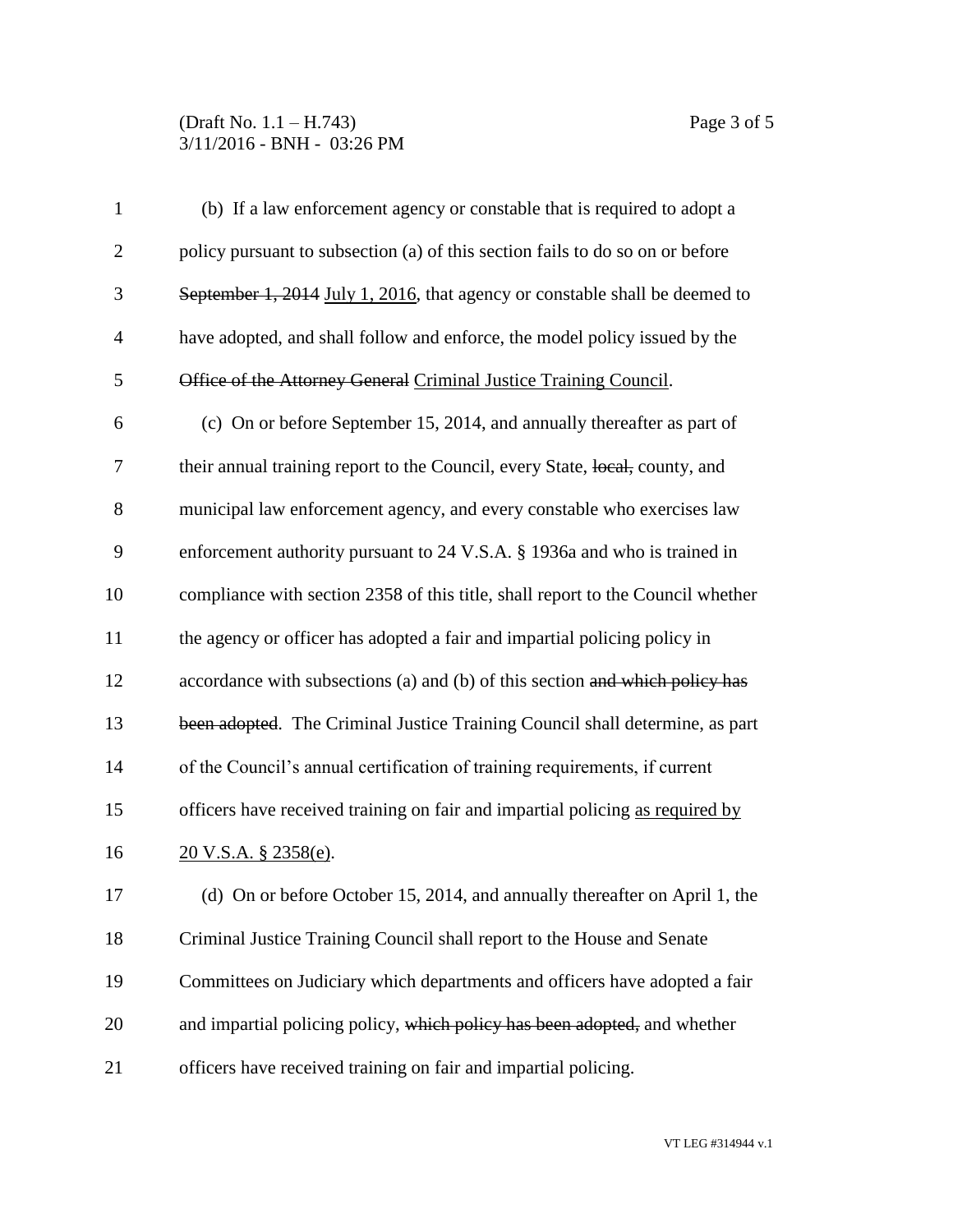## (Draft No. 1.1 – H.743) Page 4 of 5 3/11/2016 - BNH - 03:26 PM

| $\mathbf{1}$   | $(e)(1)$ On or before September 1, 2014, every State, local, county, and       |
|----------------|--------------------------------------------------------------------------------|
| $\overline{2}$ | municipal law enforcement agency shall collect roadside stop data consisting   |
| 3              | of the following:                                                              |
| $\overline{4}$ | (A) the age, gender, and race of the driver;                                   |
| 5              | (B) the reason for the stop;                                                   |
| 6              | (C) the type of search conducted, if any;                                      |
| 7              | (D) the evidence located, if any; and                                          |
| 8              | (E) the outcome of the stop, including whether:                                |
| 9              | (i) a written warning was issued;                                              |
| 10             | (ii) a citation for a civil violation was issued;                              |
| 11             | (iii) a citation or arrest for a misdemeanor or a felony occurred; or          |
| 12             | (iv) no subsequent action was taken.                                           |
| 13             | (2) Law enforcement agencies shall work with the Criminal Justice              |
| 14             | Training Council and the Crime Research Group of Vermont with the goals of     |
| 15             | collecting uniform data, adopting uniform storage methods and periods, and     |
| 16             | ensuring that data can be analyzed. Roadside stop data, as well as reports and |
| 17             | analysis of roadside stop data, shall be public.                               |
| 18             | (3) On or before September 1, 2016 and annually thereafter, law                |
| 19             | enforcement agencies shall provide the data collected under this subsection to |
| 20             | the Crime Research Group of Vermont in the electronic format specified by the  |
| 21             | agency.                                                                        |